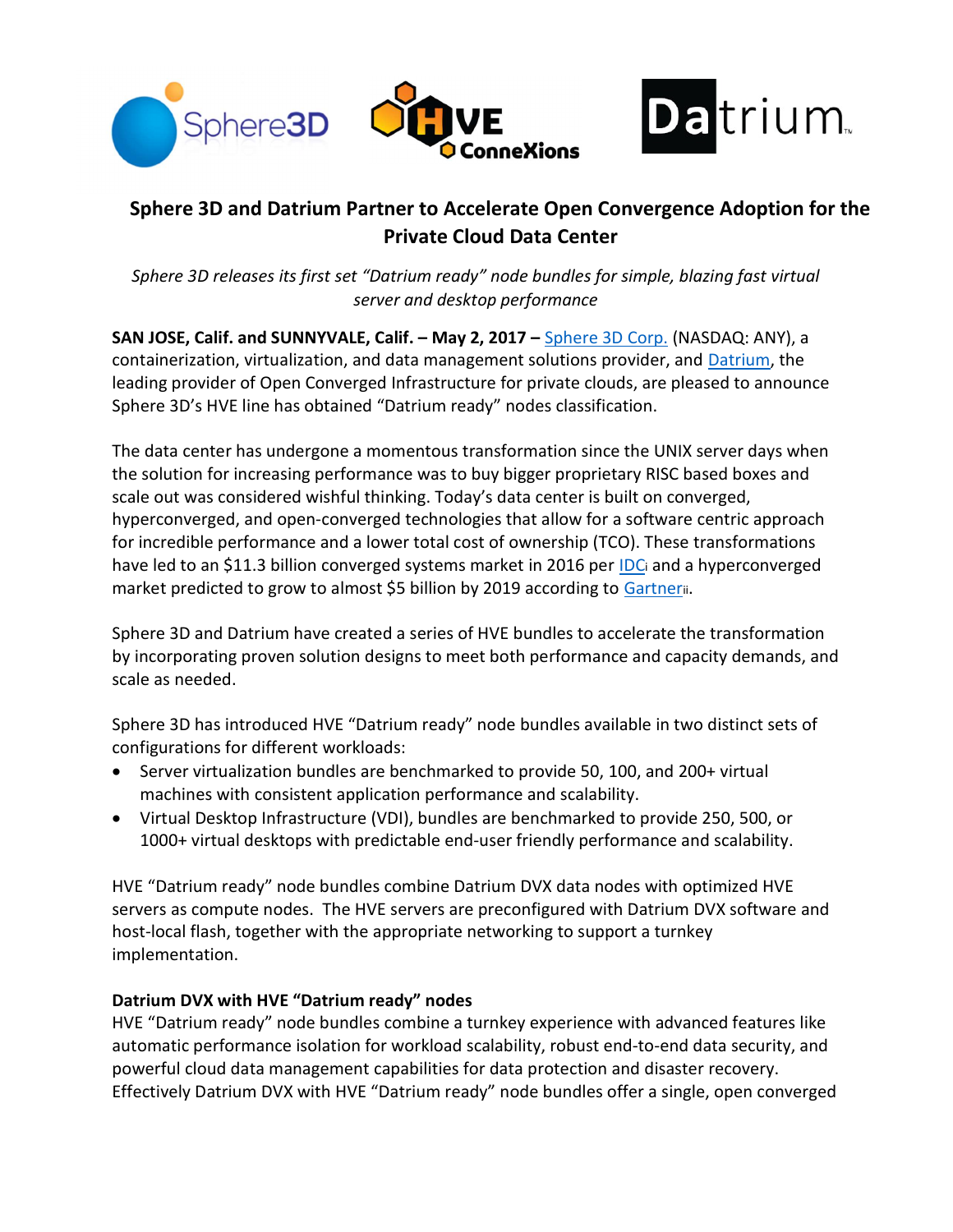infrastructure platform for both high performance, primary application workloads, and costeffective secondary storage workloads, all at a fraction of the cost and effort of traditional infrastructure alternatives.

"Azle Independent School District (ISD) has been partnering with HVE for more than four years. Their VDI products as well as their server virtualization has been a key part of our operations. This past year, we purchased Datrium. The integration of Datrium into our existing HVE server virtualization has been seamless and connected with our network without issue. We are very pleased with our open convergence solution," stated Eddie Alford, Director of Technology, Azle ISD.

## About Datrium

Datrium is the leader in Open Convergence for private clouds. Datrium converges storage and compute in a radical new way—modeled on public cloud IaaS versus traditional converged infrastructure or hyper-convergence—for vastly simpler performance and predictability. The company is led by the founders and early top architects of Data Domain and VMware. Datrium has been named to Gartner's Cool Vendors in Storage Technologies, 2016. For more information, visit www.datrium.com and follow @datriumstorage on Twitter.

# About HVE

HVE ConneXions, recently acquired by Sphere 3D, is a fast growing technology provider of next generation converged and hyperconverged infrastructure. Its engineering philosophy is dedicated to creating Manageable, Scalable, Reproducible, and Predictable (MSRP) solutions based on proven virtualization technologies running on high-performance, next generation platforms. For more information and technical specifications on the HVE product line, visit www.hveconnexions.com.

## About Sphere 3D

Sphere 3D Corp. (NASDAQ: ANY) delivers containerization, virtualization, and data management solutions via hybrid cloud, cloud and on-premises implementations through its global reseller network and professional services organization. Sphere 3D, along with its wholly owned subsidiaries Overland Storage, and Tandberg Data, has a strong portfolio of brands, including HVE ConneXions and UCX ConneXions, dedicated to helping customers achieve their IT goals. For more information, visit www.sphere3d.com. Follow us on Twitter @Sphere3D, @overlandstorage, and @tandbergdata

## Safe Harbor Statement

This press release contains forward-looking statements that involve risks, uncertainties, and assumptions that are difficult to predict. Actual results and the timing of events could differ materially from those anticipated in such forward-looking statements as a result of risks and uncertainties, including the decision by our customers to continue to purchase our products and services; our inability to comply with the covenants in our credit facilities or to obtain additional debt or equity financing; any increase in our future